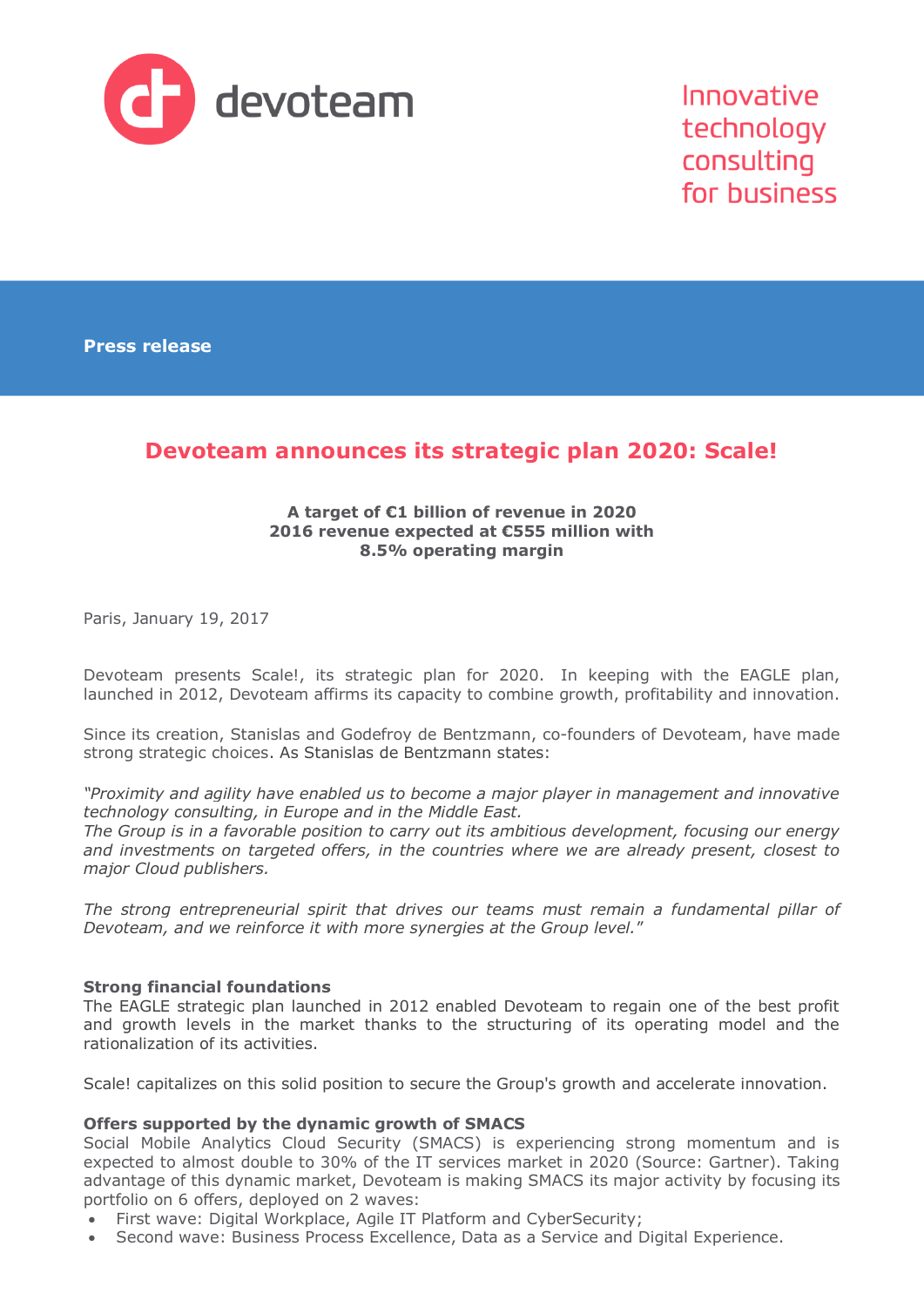## **Key strategic partnerships**

Web giants and global publishers compete in the Cloud market and invest massively in new technologies, stimulating the pace of adoption by customers. In this context, Devoteam wishes to strengthen its strategic partnerships with five worldwide players: 3 global (Google, Red Hat, ServiceNow) and 2 multi-local partnerships (Salesforce and Microsoft).

## **A targeted geographic footprint**

As companies seek more proximity and agility, the Group retains its multi-local positioning supported by strong management. Devoteam concentrates its investments on four priority geographic hubs - France, Germany, Spain and Belgium - which will foster the Group's growth and margins.

### **The CIO at the center of the strategy**

Although there is an increasing role for business lines in technological decisions, CIOs take center stage in organizations to ensure the convergence of legacy IT and digital. Devoteam concentrates its portfolio of offers to support CIOs in their new roles and in their enhanced collaboration with the business lines.

## **Financial targets 2020**

In the context of Scale!, Devoteam aims to deliver an ambitious level of revenue growth and operational performance by 2020, reflecting the potential of the Group's targeted markets and the efficiency of its business model.

The Group plans to achieve:

- 7 to 10% average annual organic growth (excluding Between) between 2016 and 2020;
- Continuous improvement of the operating margin (in percentage of revenue) to reach at least 10% in 2020;
- Double digit average annual growth over the period of fully diluted earnings per share;
- Normative level of free cash flow around 5% of revenues.

In addition to these organic objectives, the Group is committed to growing by acquisition which should contribute at least €200 million to 2020 consolidated revenues, without impacting the Group's ambitions of operating margin rate.

As a result of the strategic initiatives, the Group plans to be in a position to achieve revenues of €1 billion by 2020.

### **Landing for 2016 and guidance for 2017**

While the full-year closing is still under progress and may affect these figures, the Group currently expects 2016 consolidated revenue to be in the region of €555 million, which represents 13% organic growth on 2016, or 8% when excluding the activities of Between. Operating margin should be in the region of  $\epsilon$ 47 million and should represent 8.5% of the revenue.

In 2017, the Group is planning for consolidated revenues to grow by 7% organically when excluding Between, despite the lower number of working days (1.5 day less compared to 2016). Including the contribution of Between, the changes of perimeter and the impact of the exchange rates, the Group is targeting to achieve consolidated revenues in the region of €580 million.

The Group expects the operating margin to continue to improve in 2017 compared to 2016 and to stand close to 9% of the revenue, despite the unfavorable working days effect. The restructuring costs should not be higher than 0.5% of the revenue.

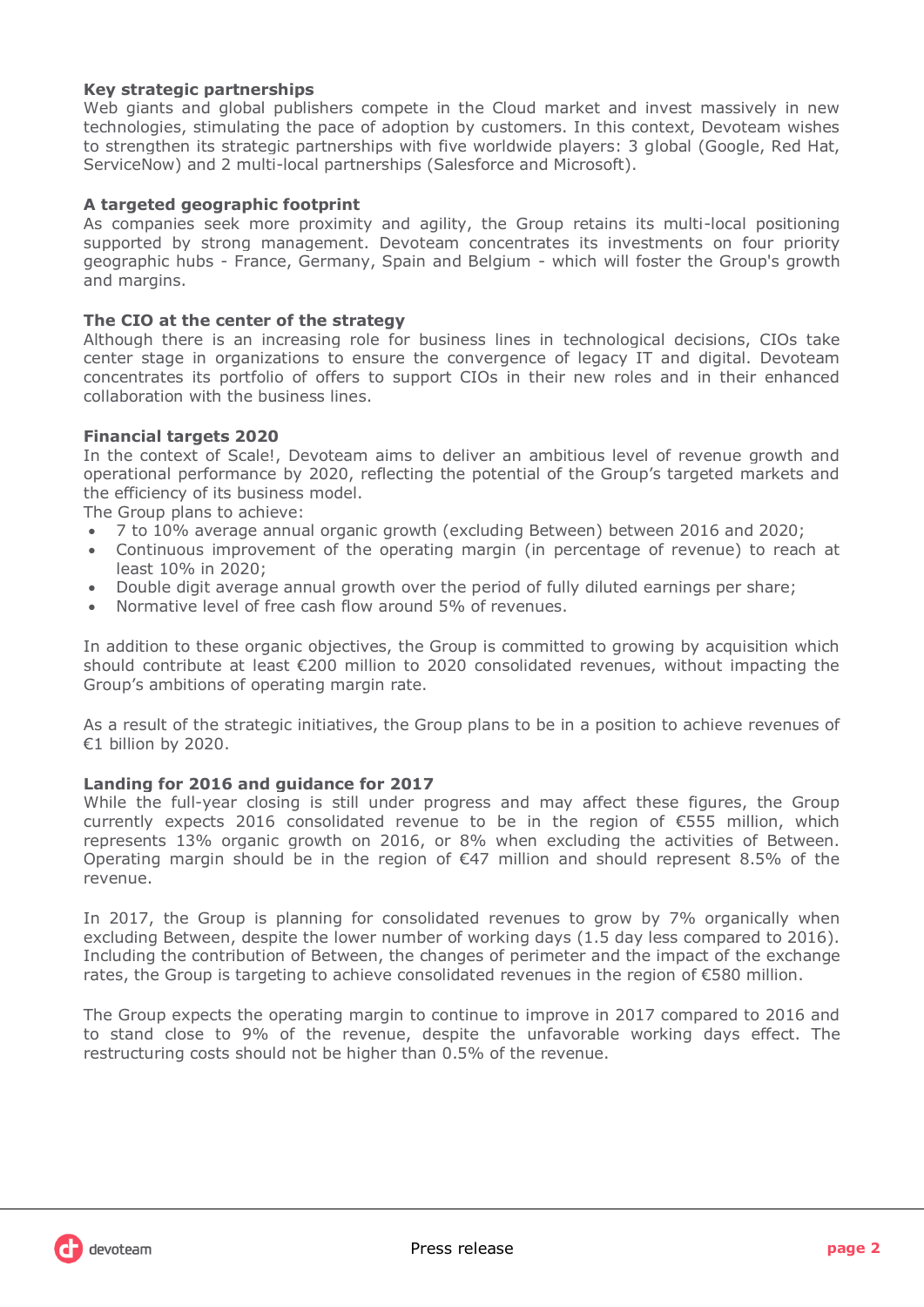# **Glossary**

Between: the " Between" subsidiary in the Netherlands, specializing in "sourcing" of IT professionals, has a relatively volatile revenue to the extent that, according to the contracts concluded and the type of missions carried out, revenue recognized in the consolidated accounts is either gross margin contracts or the entire client billing. Consequently, the Group separates this activity to calculate its growth aggregates

Operating margin: current operating result excluding the cost of share-based payments and the amortization of intangible assets resulting from acquisitions

Free cash flow: net cash from operating activities minus acquisition of fixed assets